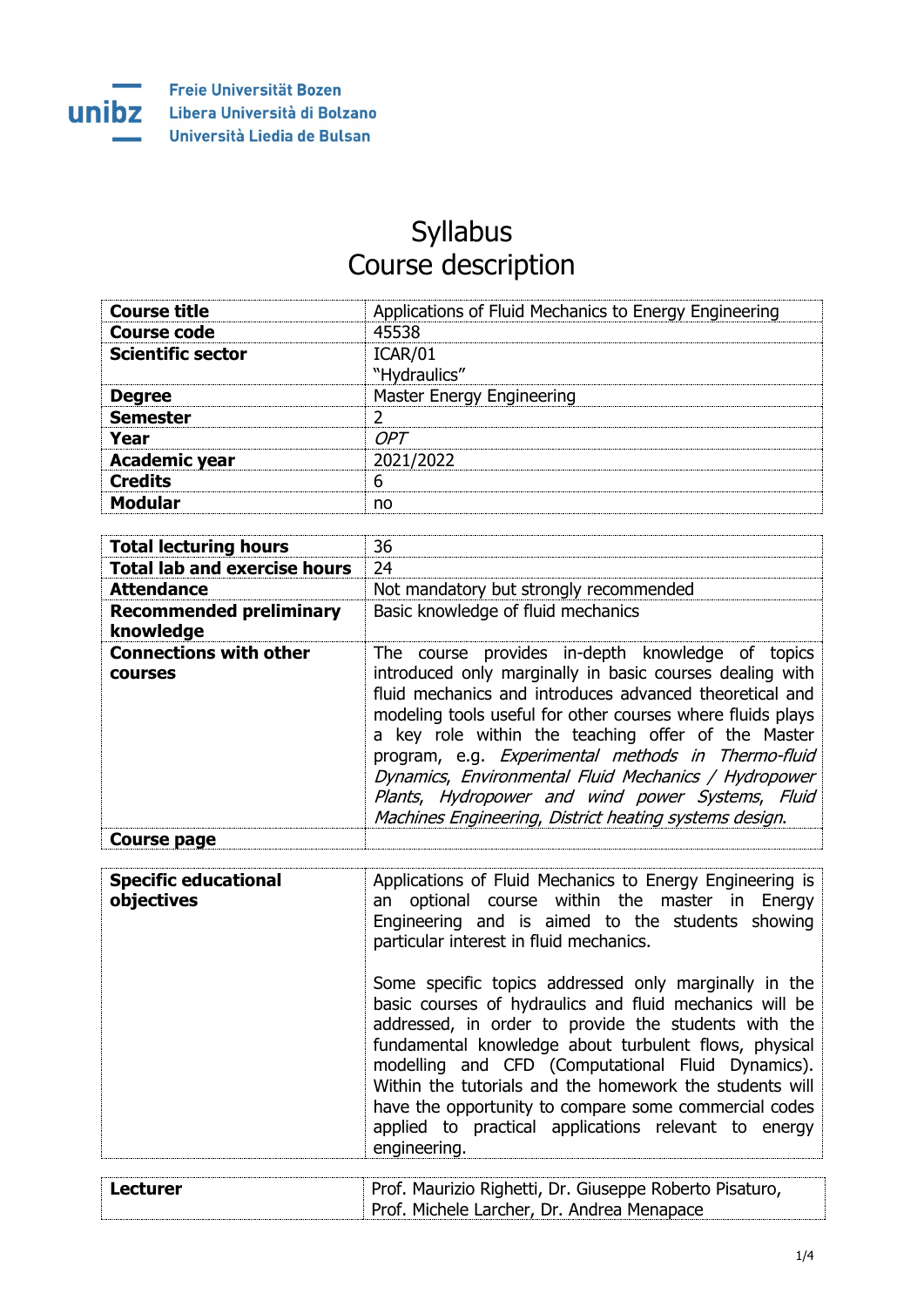## **All Corporation**

| <b>Scientific sector of the</b><br><b>lecturer</b>        | ICAR/02 and ICAR/01 (08/A1)                                                                                                                                                                                                                                                                                                                                                                                                                                                                                                                                                                                                                                                                                                                                                                                                                                                           |  |  |
|-----------------------------------------------------------|---------------------------------------------------------------------------------------------------------------------------------------------------------------------------------------------------------------------------------------------------------------------------------------------------------------------------------------------------------------------------------------------------------------------------------------------------------------------------------------------------------------------------------------------------------------------------------------------------------------------------------------------------------------------------------------------------------------------------------------------------------------------------------------------------------------------------------------------------------------------------------------|--|--|
| <b>Teaching language</b>                                  | English                                                                                                                                                                                                                                                                                                                                                                                                                                                                                                                                                                                                                                                                                                                                                                                                                                                                               |  |  |
| <b>Office hours</b>                                       | Whole week, on appointment                                                                                                                                                                                                                                                                                                                                                                                                                                                                                                                                                                                                                                                                                                                                                                                                                                                            |  |  |
| Teaching assistant <i>(if any)</i>                        | $\overline{\phantom{0}}$                                                                                                                                                                                                                                                                                                                                                                                                                                                                                                                                                                                                                                                                                                                                                                                                                                                              |  |  |
| <b>Office hours</b>                                       |                                                                                                                                                                                                                                                                                                                                                                                                                                                                                                                                                                                                                                                                                                                                                                                                                                                                                       |  |  |
|                                                           |                                                                                                                                                                                                                                                                                                                                                                                                                                                                                                                                                                                                                                                                                                                                                                                                                                                                                       |  |  |
| <b>List of topics covered</b>                             | The course will cover the following topics:<br>Fundamentals of fluid turbulence:<br>Interest of turbulent flows<br>Turbulent viscosity<br>Boundary layer<br>$\overline{\phantom{a}}$<br>Free turbulence<br>Vortex dynamics<br>$\overline{\phantom{a}}$<br>Homogeneous and isotropic turbulence<br>Direct and Large Eddy Simulation<br>Statistical models of turbulence<br>Overview of the major experimental techniques<br>Computational fluid dynamics (CFD):<br>$\bullet$<br>Numerical simulation versus scale model test<br>1D, 2D and 3D models, with focus on 3D<br>Detached Eddy Simulation (DES), Large Eddy<br>Simulation (LES) and Reynolds-Averaged Navier-<br>Stokes (RANS), including Reynolds stress<br>Role of boundary conditions, mesh and time step<br>Quality standards<br><b>Introduction into ANSYS</b><br>Application of ANSYS to energy engineering<br>problems |  |  |
| <b>Professional applications of</b><br>the covered topics | The course provides in depth-knowledge on the use of<br>Computational Fluid Dynamics (CFD) through theoretical<br>and practical activities. CFD is becoming an increasingly<br>important and used tool for the design, management and<br>control of systems dealing with the flow of fluids, both for<br>civil-environmental (e.g. river restoration, extreme events<br>management, waste management, etc.) and industrial<br>applications (e.g. hydropower systems, food industry,<br>artificial snow production, fire-fighting systems, etc.).<br>Important professional applications of the covered topics<br>will be present both in the public and in the private sectors<br>and in the free profession.                                                                                                                                                                         |  |  |
| <b>Teaching format</b>                                    | Lectures and tutorials in class; homework on the numerical<br>solution of a fluid mechanics application.                                                                                                                                                                                                                                                                                                                                                                                                                                                                                                                                                                                                                                                                                                                                                                              |  |  |
| <b>Learning outcomes</b>                                  | By the end of the course, students are supposed to be<br>able to:<br>- Knowledge and understanding:<br>(1) show the equations and explain the main principles<br>relevant to turbulence, CFD, similarity and lubrication;<br>(2) develop an intuitive comprehension.<br>- Applying knowledge and understanding:<br>(3) give examples of real applications and practical                                                                                                                                                                                                                                                                                                                                                                                                                                                                                                               |  |  |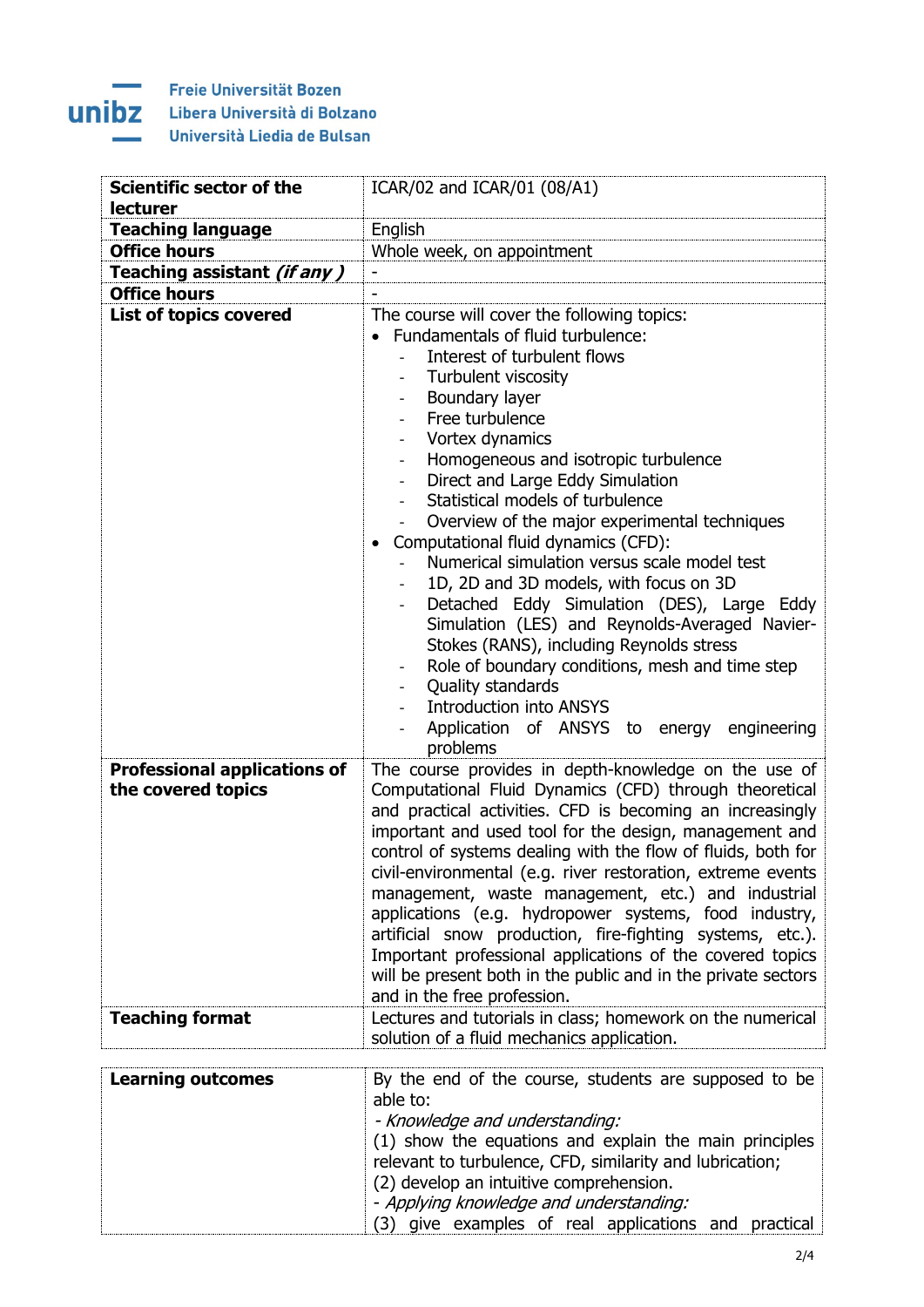

|                                |                                                                                                                                                                                                                                                    |               |                    | problems to underline how the topics treated in the                                                    |
|--------------------------------|----------------------------------------------------------------------------------------------------------------------------------------------------------------------------------------------------------------------------------------------------|---------------|--------------------|--------------------------------------------------------------------------------------------------------|
|                                | course are used within engineering activity.<br>- Making judgements:<br>(4) the ability to make autonomous judgements in the<br>choice and comparison of the suitable tools and for the<br>solution of problems involving the mechanics of fluids. |               |                    |                                                                                                        |
|                                |                                                                                                                                                                                                                                                    |               |                    |                                                                                                        |
|                                |                                                                                                                                                                                                                                                    |               |                    |                                                                                                        |
|                                |                                                                                                                                                                                                                                                    |               |                    |                                                                                                        |
|                                | - Communication skills:                                                                                                                                                                                                                            |               |                    |                                                                                                        |
|                                |                                                                                                                                                                                                                                                    |               |                    | (5) communication skills to correctly and properly present                                             |
|                                |                                                                                                                                                                                                                                                    |               |                    | the concepts acquired in the course and the results of the                                             |
|                                | homework.                                                                                                                                                                                                                                          |               |                    |                                                                                                        |
|                                | - Learning skills:                                                                                                                                                                                                                                 |               |                    |                                                                                                        |
|                                |                                                                                                                                                                                                                                                    |               |                    | (6) Ability to autonomously extend the knowledge                                                       |
|                                |                                                                                                                                                                                                                                                    |               |                    | acquired during the study course by reading and                                                        |
|                                |                                                                                                                                                                                                                                                    |               |                    | understanding scientific and technical documentation.                                                  |
| <b>Assessment</b>              |                                                                                                                                                                                                                                                    |               |                    | The examination of the course consists in a written and                                                |
|                                |                                                                                                                                                                                                                                                    |               |                    | an oral exam. The written exam consists in two exercises                                               |
|                                |                                                                                                                                                                                                                                                    |               |                    | about fluid statics and dynamics. The candidates are                                                   |
|                                |                                                                                                                                                                                                                                                    |               |                    | requested to apply the main principles and equations of                                                |
|                                |                                                                                                                                                                                                                                                    |               |                    | fluid mechanics in order to solve technical problems and                                               |
|                                | SO -                                                                                                                                                                                                                                               |               |                    | show their ability in applying knowledge<br>and                                                        |
|                                | understanding and                                                                                                                                                                                                                                  |               | making judgements. | The<br>oral<br>examination includes questions to assess the knowledge                                  |
|                                |                                                                                                                                                                                                                                                    |               |                    | and understanding of the course topics, the learning skills                                            |
|                                |                                                                                                                                                                                                                                                    |               |                    |                                                                                                        |
|                                | and the communication skills.                                                                                                                                                                                                                      |               |                    |                                                                                                        |
|                                |                                                                                                                                                                                                                                                    |               |                    |                                                                                                        |
|                                | Formative assessment                                                                                                                                                                                                                               |               |                    |                                                                                                        |
|                                | <b>Form</b>                                                                                                                                                                                                                                        |               | Length $/$         | <b>ILOs assessed</b>                                                                                   |
|                                |                                                                                                                                                                                                                                                    |               | duration           |                                                                                                        |
|                                | In class                                                                                                                                                                                                                                           |               | $24 \times 60$     | 2, 3, 4, 6                                                                                             |
|                                | exercises                                                                                                                                                                                                                                          |               | minutes            |                                                                                                        |
|                                | Summative assessment                                                                                                                                                                                                                               |               |                    |                                                                                                        |
|                                | <b>Form</b>                                                                                                                                                                                                                                        | $\frac{0}{0}$ | Length /           | <b>ILOs assessed</b>                                                                                   |
|                                |                                                                                                                                                                                                                                                    |               | duration           |                                                                                                        |
|                                | Homework                                                                                                                                                                                                                                           | 60%           | 15 minutes         | 1, 3, 4, 5, 6                                                                                          |
|                                | presentation                                                                                                                                                                                                                                       |               |                    |                                                                                                        |
|                                | Oral exam                                                                                                                                                                                                                                          | 40%           | 10 minutes         | 1, 2, 3, 4, 5, 6                                                                                       |
| <b>Assessment language</b>     | English                                                                                                                                                                                                                                            |               |                    |                                                                                                        |
| <b>Evaluation criteria and</b> |                                                                                                                                                                                                                                                    |               |                    | Students will be evaluated on the base of an oral exam on                                              |
| criteria for awarding marks    |                                                                                                                                                                                                                                                    |               |                    | the theoretical contents of the course (40%) and of the                                                |
|                                |                                                                                                                                                                                                                                                    |               |                    | presentation and discussion of the homework (60%). At                                                  |
|                                |                                                                                                                                                                                                                                                    |               |                    | the oral part, knowledge and understanding of the topic                                                |
|                                |                                                                                                                                                                                                                                                    |               |                    | (60%), the communication skills (20%) and the ability to                                               |
|                                |                                                                                                                                                                                                                                                    |               |                    | summarize (20%) are assessed. At the presentation and                                                  |
|                                |                                                                                                                                                                                                                                                    |               |                    | discussion of the homework, applying knowledge and<br>understanding (30%), making judgments (25%), the |
|                                |                                                                                                                                                                                                                                                    |               |                    | communication skills (25%) and the learning skills (20%)                                               |